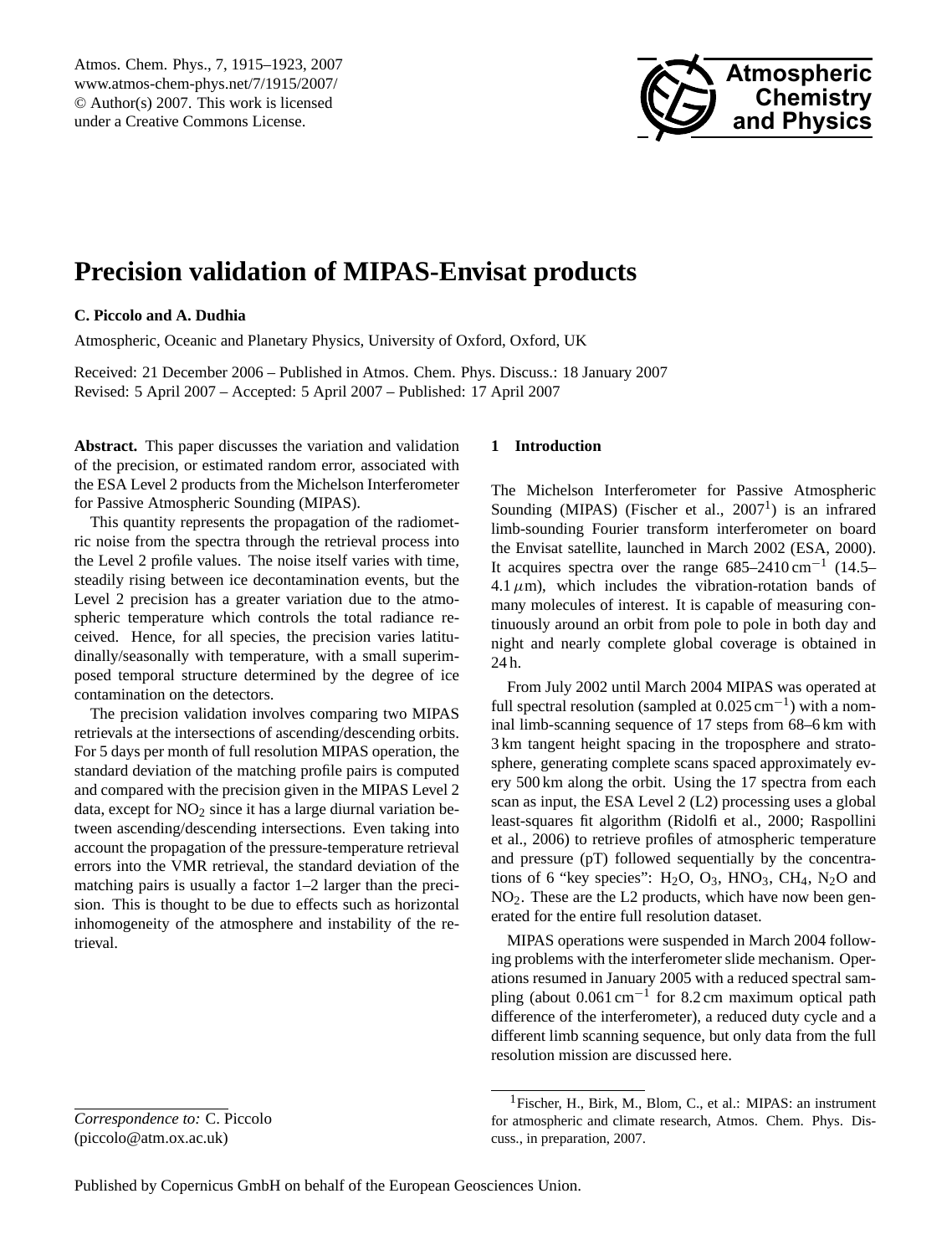

<span id="page-1-1"></span>**Fig. 1.** Time series of the precision derived from MIPAS L2 data for H<sub>2</sub>O [ppmv] from July 2002 to March 2004, split in eight latitude bands. The red line shows the precision averaged between 47 km and 36 km tangent heights, the black line between 33 km and 24 km and the green line between 21 km and 12 km. The gaps in the southern hemisphere in July–August 2002 and October 2002 are caused by missing Antarctic L2 profiles.

This paper presents the validation of the precision values associated with the ESA L2 MIPAS data. Section [2](#page-1-0) discusses the sources of the random error in the retrieved profiles, and the dependence upon the radiometric noise and atmospheric temperature; Sect. [3](#page-2-0) describes the method used for validating the precision values; Sect. [4](#page-5-0) presents the results of the validation and Sect. [5](#page-7-0) the conclusions drawn from this study.

#### <span id="page-1-0"></span>**2 Precision**

Each L2 profile x has an associated covariance matrix  $V_x$ representing the mapping of the radiometric noise through the retrieval

<span id="page-1-2"></span>
$$
\mathbf{V}_x = (\mathbf{K}^T \ \mathbf{V}_n^{-1} \ \mathbf{K})^{-1} \tag{1}
$$

where  $V_n$  is the covariance matrix of the noise and **K** is the jacobian matrix [\(Raspollini et al.,](#page-8-2) [2006\)](#page-8-2). The square roots of the diagonal elements of  $V_x$  represent the error in the corresponding elements of the profile  $x$  (units of Kelvin for temperature and parts per million by volume, ppmv, for volume mixing ratios (VMR)). These are the precision values to be validated. The off-diagonal elements  $(\mathbf{V}_x)_{ij}$  of  $\mathbf{V}_x$  provide the correlations between values  $i$  and  $j$  of the profile  $x$ .

In the optically thin case if we assume that the radiance  $$ is proportional to the product of the Plank function  $B(T)$ , the absorption cross-section  $k$ , the air density  $n$  and the volume mixing ratio  $x$ :

$$
R = k n x B(T) \propto k x B(T) / T , \qquad (2)
$$

Atmos. Chem. Phys., 7, 1915[–1923,](#page-0-1) 2007 www.atmos-chem-phys.net/7/1915/2007/

then the precision  $\delta x$  (in ppmv) is proportional to the noise  $\delta R$  and inversely proportional to the Planck function over temperature:

$$
\delta x \propto \frac{\delta R}{B(T)/T} \,. \tag{3}
$$

In the infrared the term  $B(T)/T$  is dominated by Planck function  $B(T)$ . Therefore we use the absolute error rather than fractional error  $\delta x/x$  since this removes the dependence on target species concentration.

#### 2.1 Precision variability

The precision values given in the MIPAS L2 data have been averaged for every 5 days per month of full resolution MI-PAS operation and are not expected to vary significantly over shorter timescales. Figures [1](#page-1-1) and [2](#page-2-1) show an example of the time series of the precision for  $H_2O$  and  $HNO_3$ , respectively (some unrealistic values have been filtered out).

The variability with time of the precision is evident for both species in the polar latitudes bands. All other species show a similar behaviour. There are distinct peaks in the polar winter cases for the three height ranges in both hemispheres, although in the second arctic winter there is a clear dip in the middle of the peak during December 2003. The mid latitude and equatorial regions do not show strong variations with time.

#### 2.2 Atmospheric temperature variability

As explained previously, the precision value in the L2 products is expected to be inversely proportional to the Planck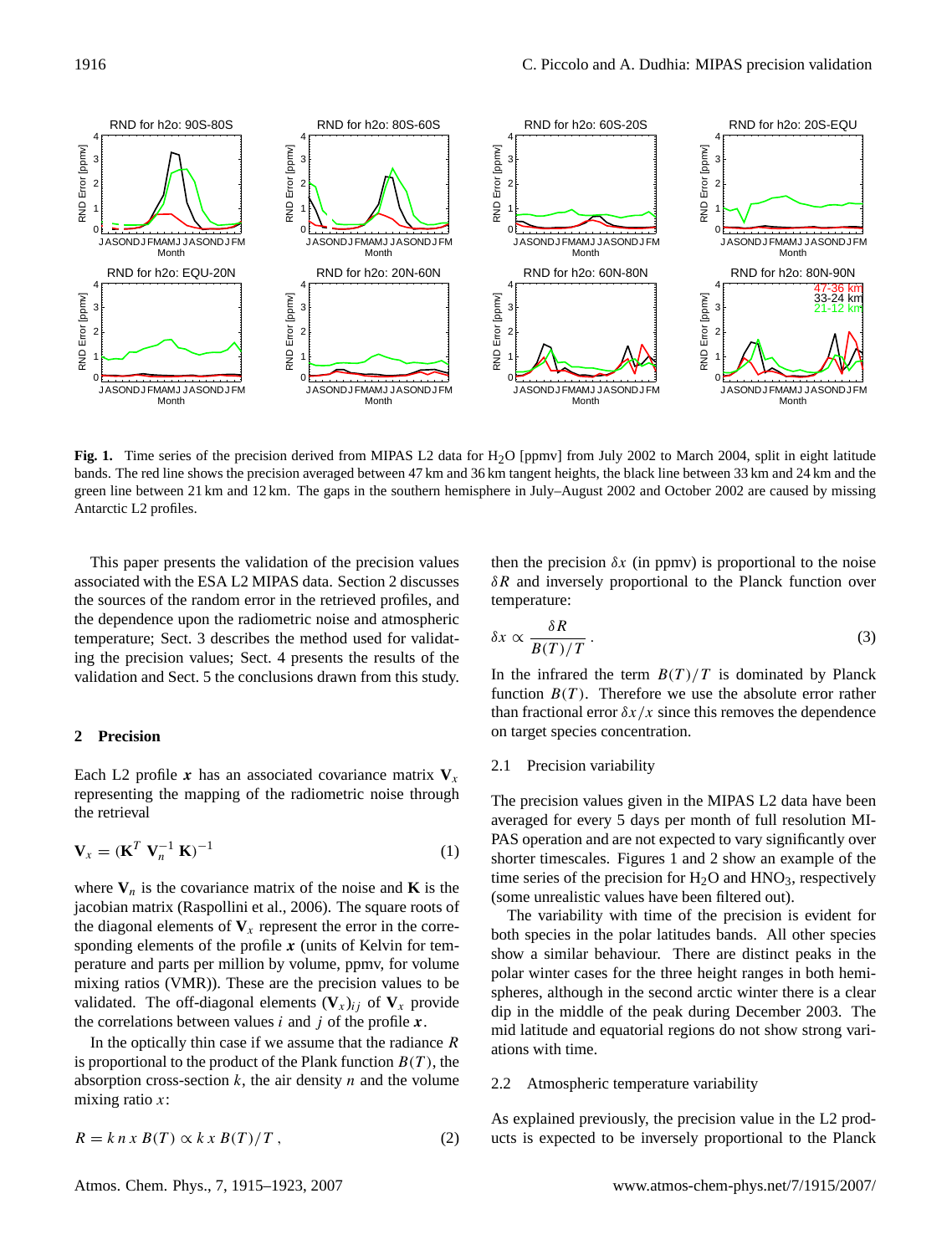



<span id="page-2-1"></span>**Fig. 2.** As Fig. [1,](#page-1-1) except for  $HNO<sub>3</sub>$  [ppbv].

function, i.e. smaller retrieval errors for warmer atmospheres. Figure [3](#page-3-0) shows the time series of MIPAS-retrieved temperature.

Comparing Fig. [3](#page-3-0) to Figs. [1](#page-1-1) and [2](#page-2-1) it is clear that the atmospheric temperature explains much of the variability in the precision of the MIPAS L2 products, including the decrease in random error observed in the arctic in December 2002 and 2003 which can be attributed to a stratospheric warming.

## 2.3 Noise variability

The other component of the precision value is the radiometric noise, expressed as a Noise Equivalent Spectral Radiance (NESR), which varies with radiometric gain (determined by the degree of ice contamination on the detectors, Kleinert et al., 2006) but is also slightly dependent on the atmospheric signal: larger radiance also implies larger NESR [\(ESA,](#page-8-0) [2000\)](#page-8-0). Figure [4](#page-3-1) shows the time series of the NESR derived from MIPAS L1B data (i.e. radiometrically and spectrally calibrated geolocated spectra) for polar latitudes at 68 km and 33 km tangent altitudes, averaged over each of the 5 different spectral bands.

The A band signal shows the clearest dependence on the degree of ice-contamination, rising steadily between decontamination events, while the noise in the other bands is more sensitive to atmospheric radiance. The maxima in bands AB, B, C and D for 80 N–90 N in December 2002 and 2003 can be attributed to the stratospheric warming observed in the arctic in December 2002 and 2003.

So the L2 precision value is influenced by variations in atmospheric temperature in two ways in opposing directions: increasing temperature results in an increased signal but also an increased noise. However, since the signal variation is nearer  $\pm 100\%$  while the seasonal noise variations are only of the order of  $\pm 20\%$ , the former effect dominates: higher temperatures result in more precise retrievals.

#### <span id="page-2-0"></span>**3 Methodology of validation**

The precision of the retrievals may be defined as the dispersion of an ensemble of retrievals obtained from limb measurements of the same atmospheric state. Although, in practice, MIPAS does not make repeated measurements of the same limb path, an approximation is available from the pairs of measurements located at the intersections of the MIPAS viewing tracks from orbits a few hours apart. If the colocations are sufficiently close in space and time that atmospheric variations can be neglected, the actual precision of the retrievals can be estimated from the standard deviation of these pairs [\(Lambert et al.,](#page-8-3) [1996\)](#page-8-3).

Profile locations of ascending and descending tracks were matched to within 300 km in distance (compared to approximately 500 km distance between successive profiles along the orbit) for every 5 days per month of full resolution MI-PAS operation. Limiting the comparisons of profile locations to 3 h time difference and 300 km horizontal difference produces regular matches at two latitudes, near the poles, ∼150 matches in the 80 S–90 S and  $\sim$ 200 matches in the 80 N– 90 N regions. Extending the comparisons to 12 h time difference produces matches at three additional latitudes in the regions 20 S–60 S (∼150), 60 S–80 S (∼200) and 60 N–80 N  $(\sim 350)$ .

Figure [5](#page-4-0) shows the locations of the MIPAS profiles for 30 July 2003.

For every tangent point in every pair of profiles, the difference  $z=x_1-x_2$  was calculated, where  $x_1$  and  $x_2$  represent either temperature or VMR of the target species. However, to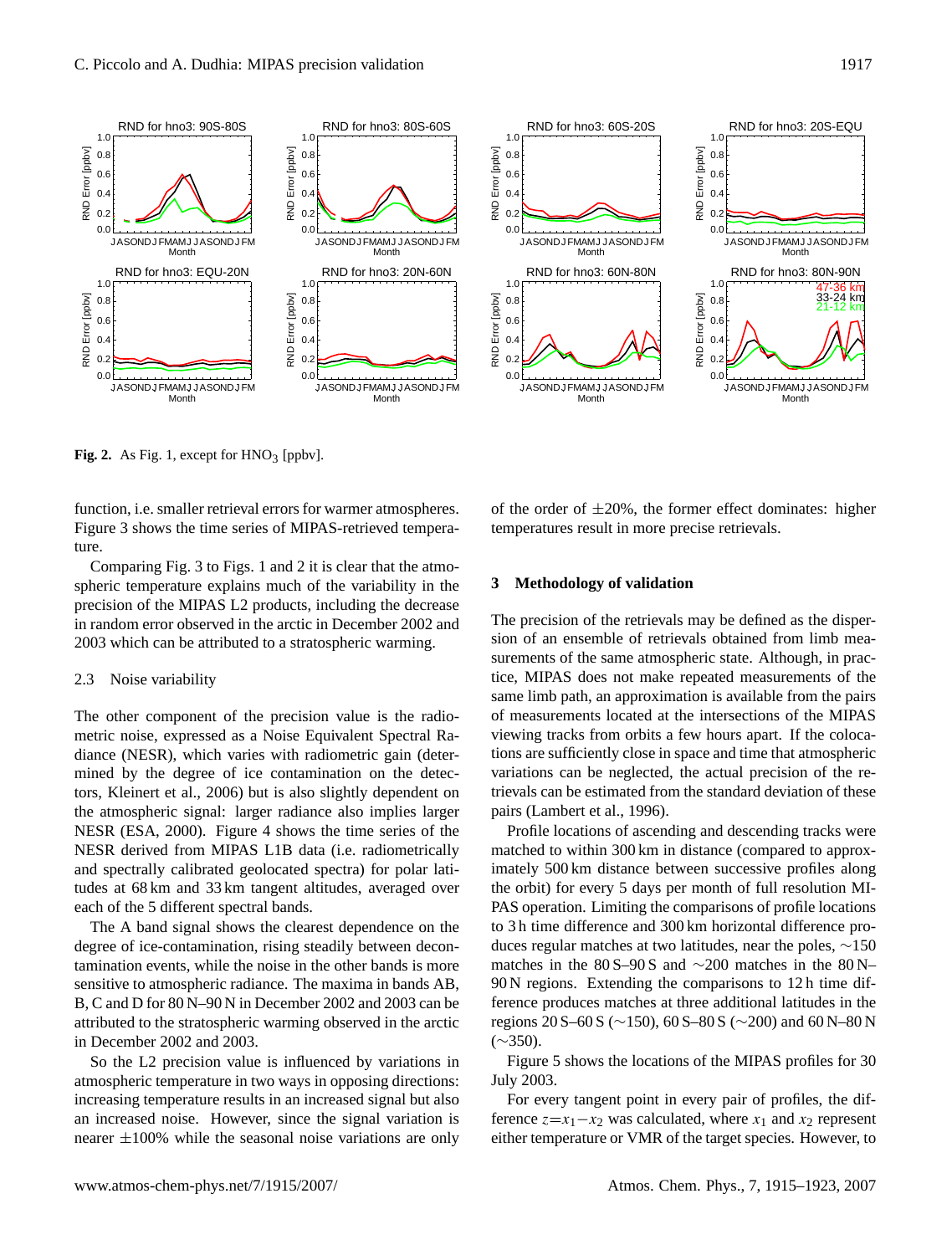

**Fig. 3.** Time series of retrieved temperature [K] derived from MIPAS L2 data, corresponding to precision variations shown in Figs. [1](#page-1-1) and [2.](#page-2-1)

<span id="page-3-0"></span>

<span id="page-3-1"></span>**Fig. 4.** Time series of NESR at 68 km and 33 km tangent altitudes monthly averaged over 5 different spectral bands (A: 685–970 cm−<sup>1</sup> , AB: 1020–1170 cm<sup>-1</sup>, B: 1215–1500 cm<sup>-1</sup>, C: 1570–1750 cm<sup>-1</sup>, D: 1820–2410 cm<sup>-1</sup>). Southern Hemisphere gaps correspond to the missing Antarctic L2 profiles for July–August 2002 and October 2002. Arrows indicate decontamination events.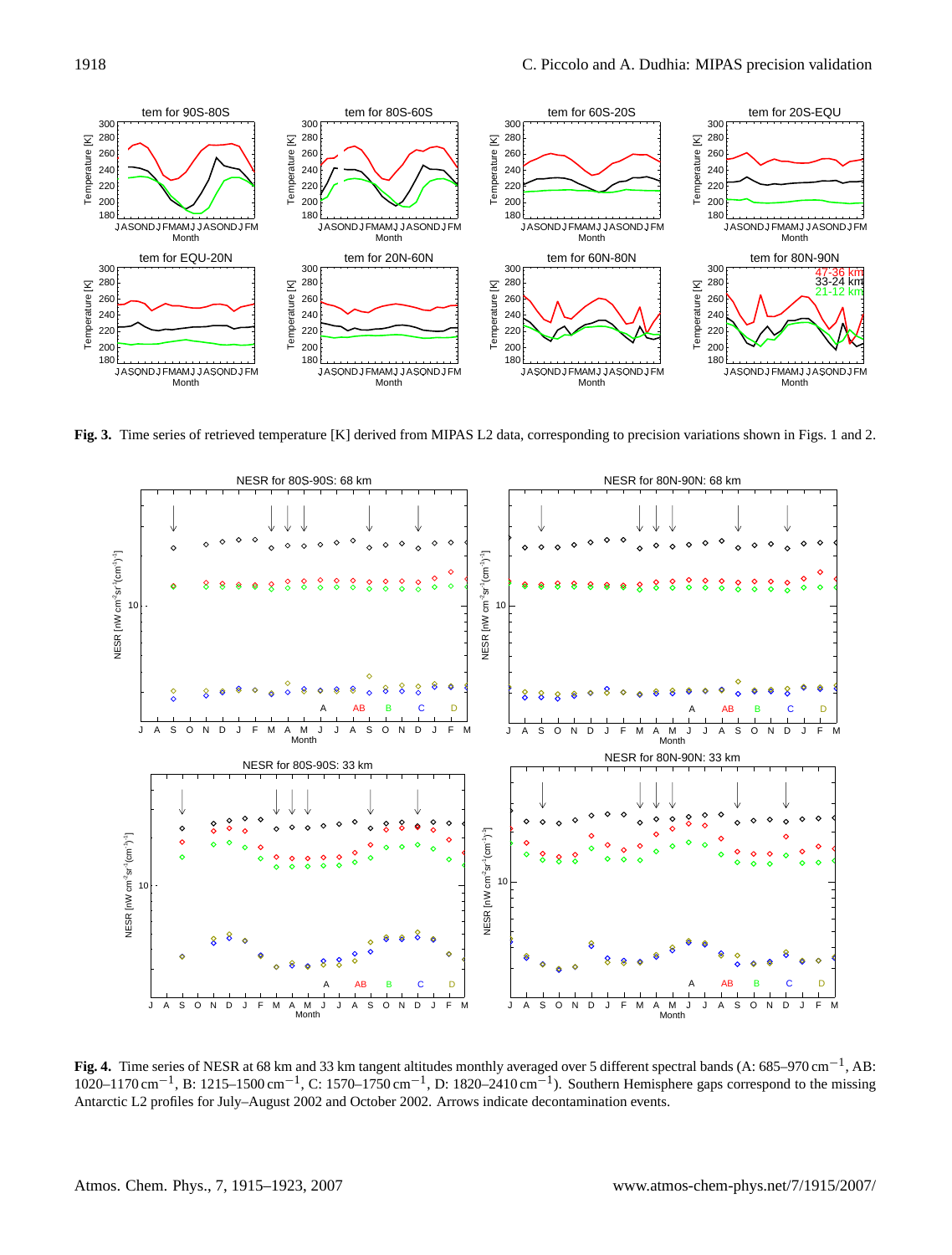allow for any systematic difference between the tangent pressures of the ascending and descending profiles (associated with any relative altitude offset) it was first necessary to adjust descending profile value  $x_2$  to the same tangent pressure as the ascending profile value  $x_1$  by applying the following correction:

$$
x_2(p_1) = x_2(p_2) + \left(\frac{dx}{dp}\right)(p_1 - p_2) \tag{4}
$$

where  $p_1$  and  $p_2$  are the tangent pressures at the corresponding levels in profiles 1 and 2 respectively, and  $\left(\frac{dx}{dp}\right)$  is the average gradient of target species with pressure at that level, determined from the full set of profiles for that latitude/month. The use of the averaged gradient, rather than a simple pressure interpolation on a profile-by-profile basis, is to avoid introducing any extra smoothing (hence a reduction in random error) to profile 2.

The mean  $\bar{z}$  and variance  $\sigma_z^2$  of differences  $z_i$  belonging to the same statistical distribution are then defined in the usual way:

$$
\bar{z} = \frac{1}{N} \sum_{i=1}^{N} z_i
$$
\n<sup>(5)</sup>

$$
\sigma_z^2 = \frac{1}{N-1} \sum_{i=1}^N (z_i - \bar{z})^2
$$
 (6)

where N is the number of matching pairs ( $\sim$ 100 s) at each profile level within each latitude band/month.

If we assume that each profile value  $x_i$  measures the "true" atmospheric value with the same mean bias and precision  $\sigma_{\rm r}$ then, for a large statistical sample,

<span id="page-4-1"></span>
$$
\sigma_z^2 = \langle ((x_1 \pm \sigma_x) - (x_2 \pm \sigma_x))^2 \rangle
$$
  
\n
$$
\simeq 2\sigma_x^2.
$$

where  $\sigma_{x_1} = \sigma_{x_2} = \sigma_x$ .

The standard deviation (SD) used in the following is therefore  $\sigma_x \simeq \sqrt{\sigma_z^2/2}$ .

However, before making this comparison, there is another contribution to the observed scatter  $\sigma_z^2$  in the concentration profiles that should be considered.

#### 3.1 Pressure and temperature (pT) error propagation

In the ESA processing the temperature and tangent pressure are retrieved first, then the VMR profiles.

Errors in the pT retrieval are known to have a significant effect on the subsequent VMR retrievals and, for this study in particular, the propagation of the random errors from the pT retrieval  $(V_{pT})$  should be taken into account when considering the random variability of VMR profiles. This can be expressed as an additional error covariance  $V_x^{pT}$ 

$$
\mathbf{V}_x^{pT} = \mathbf{E} \mathbf{V}_{pT} \mathbf{E}^T
$$
 (7)



<span id="page-4-0"></span>**Fig. 5.** Locations of the ESA L2 profiles of MIPAS for 30 July 2003. Colored points represent positions where orbital tangent tracks intersect when two observations are made of the same atmosphere 3 h apart (red for South Pole and magenta for North Pole) and 12 h apart (green, blue and yellow). The black orbit intersections in the South Pole regions come from observations made more than 12 h apart.

where **E** represents the pT error propagation matrix [\(Raspollini et al.,](#page-8-4) [2000\)](#page-8-4).

A modified definition of VMR profile precision is then obtained by summing the matrices  $V_x^{pT} + V_x$  prior to taking the square roots of the diagonals.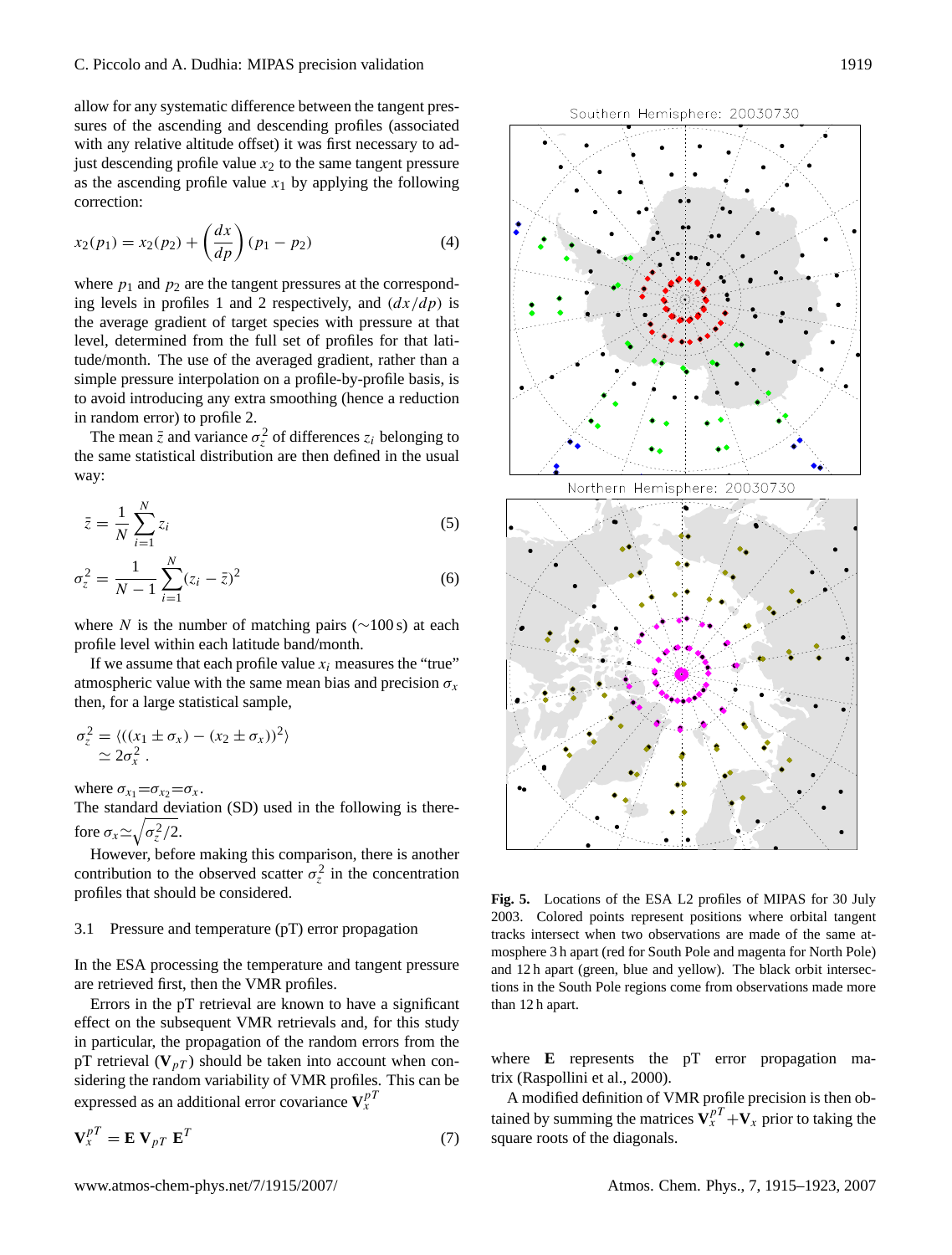

<span id="page-5-1"></span>Fig. 6. Example of polar summer comparisons at 80 N–90 N latitudes for 30 July 2003. It shows comparisons for temperature (top left),  $H_2O$  (top middle)  $O_3$  (top right),  $HNO_3$  (bottom left),  $CH_4$  (bottom middle) and  $N_2O$  (bottom right) for 32 pairs of L2 profiles. The black line is the bias between the matched pairs profiles, the red bars are the precision values (for the VMR plots the pT induced error is included and shown as an additional contribution to the red bars) and the green line is the standard deviation of the ensemble of the matching profile pairs.

The covariance matrix  $V_x^{pT}$  is included as part of the L2 product but in practice there is some ambiguity over the units and, in any case, the matrix is only calculated for the cases where spectra for all tangent heights within the retrieval range are available (e.g. cloud-free atmospheres).

Instead, here we use the originally-defined **E** matrices [\(Raspollini et al.,](#page-8-4) [2000\)](#page-8-4), **E**=**DC**, where **D** is the VMR retrieval inversion matrix, which is assumed locally independent on pressure and temperature, and **C** is the matrix accounting for the pT error propagation in the simulated spectra of VMR retrieval (i.e. the jacobian of the simulated spectra with respect to pT). Then we have applied Eq. [\(7\)](#page-4-1), which shows that the pT propagation error contributes up to an additional 10% random variability, depending on the species.

## <span id="page-5-0"></span>**4 Results of the validation**

Figure [6](#page-5-1) shows an example (Arctic summer of 30 July 2003) of the comparisons between the standard deviation of the ensemble of profile pairs and the precision values given in the MIPAS data for all target species except for  $NO<sub>2</sub>$  (which has a large diurnal variation between ascending/descending intersections). The pT error propagation has been included in the precision values for the VMR profiles.

The temperature comparison (top left panel) is in good agreement at most altitudes, although the standard deviation is much larger than the precision below the 100 mb surface.

The VMRs standard deviation is generally consistent with the precision. For  $CH_4$  and  $O_3$  at low altitudes and in general for  $HNO<sub>3</sub>$ , the pT induced error has a large contribution to the precision. For  $H_2O$ , the standard deviation of the profile pairs is consistent with the precision except for the last altitude (∼6 km).

To examine the time and latitude dependence of the SD compared to precision, the vertically averaged values of the ratio SD/precision have been calculated for profile pairs from 4 latitude bands for 5 days each month throughout the full resolution dataset. Some filtering out of unreasonable profile values has been applied.

In general the standard deviation of the ensemble of matching profile pairs should be larger than the precision since it is an approximation of the random uncertainties and it includes the variability of the atmosphere. On the other hand, the precision could be underestimated since it is obtained from a linear error propagation analysis while the retrieval process is expected to be non-linear.

Figure [7](#page-6-0) shows the results for the "stratospheric" component, defined as the nominal tangent altitudes from 68–15 km and Fig. [8](#page-7-1) the "tropospheric" component, 12–6 km.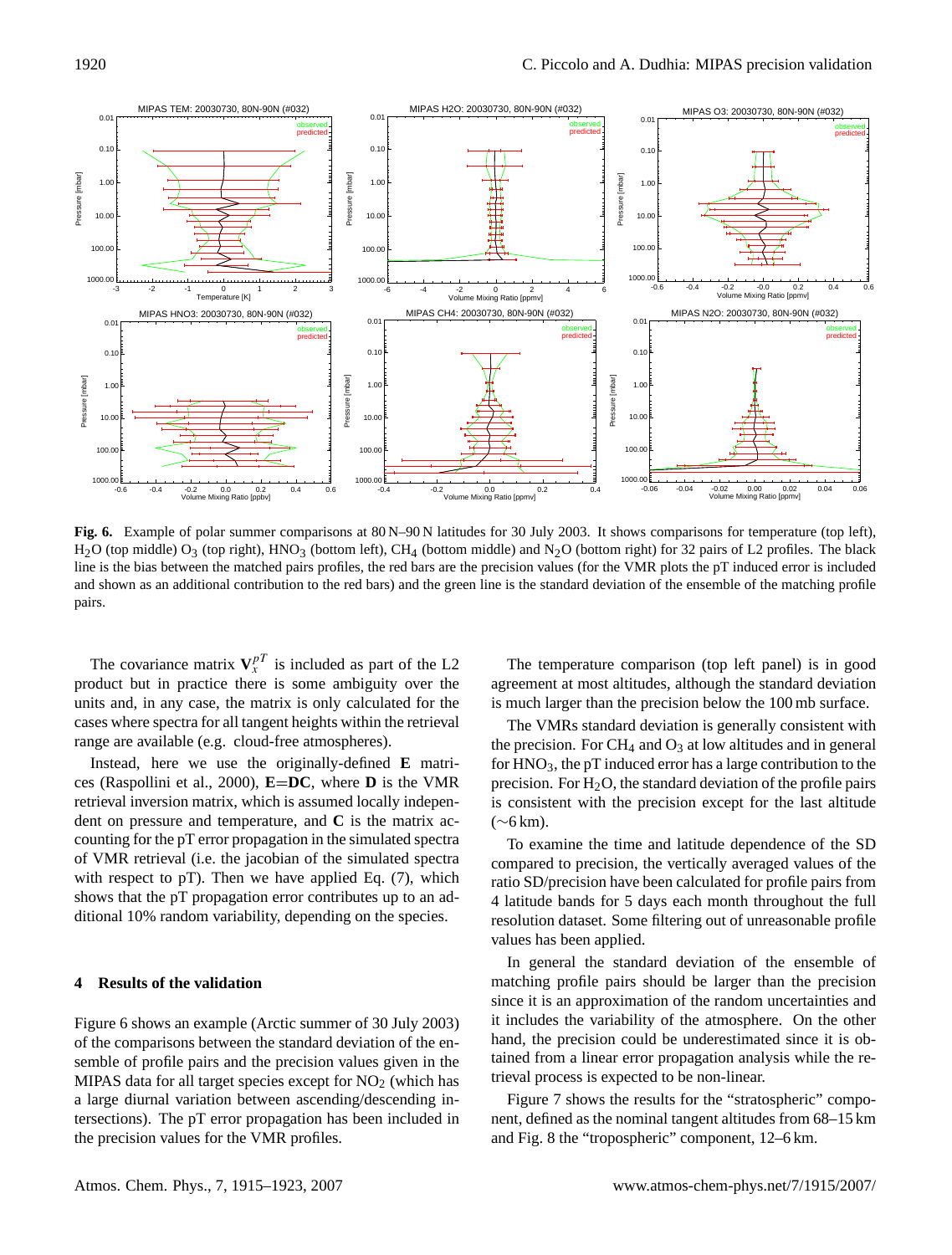

<span id="page-6-0"></span>**Fig. 7.** Time series of the ratio standard deviation/precision for each species derived from the analysis of the matching ascending/descending profile pairs from July 2002 to March 2004. This ratio is computed averaging the whole standard deviation/precision profiles down to the nominal tangent height of 15 km (i.e. stratosphere). For each species, Black indicates 80 S–90 S, Red 80 N–90 N, Blue 60 S–80 S and Green 60 N–80 N regions as a function of time. Solid lines indicate matching pairs within 3 h, while dashed lines within 12 h. The precision includes the precision values given in the MIPAS L2 data and the pT error propagation component for the VMR target species plots.

Since there is no significant difference between polar summer and polar winter in the ratio (Fig. [7\)](#page-6-0), whereas the atmospheric variability is significantly larger in polar winter, it seems that the atmospheric variability does not significantly affect the results.

In general, the ratio is closer to the predicted value of 1 for the stratospheric component than the tropospheric component, i.e. the precision appears to more accurately represent the random error in the stratosphere than the troposphere.

For temperature particularly, the ratio appears larger for winter conditions but for other molecules (stratospheric  $HNO<sub>3</sub>$ , CH<sub>4</sub> and N<sub>2</sub>O) the peak seems to occur in the southern hemisphere around September/October 2003.

Tropospheric ratios for  $O_3$ , CH<sub>4</sub> and, usually HNO<sub>3</sub> are nearer 0.5 than 1, suggesting that the random error is overestimated by a factor 2.

There are various sources of pseudo-random error associated with the retrieval beyond those represented by the NESR and pT error propagation. Many of these are associated with features present in the atmospheric spectra which cannot be represented in the forward model. One of these is associated with assuming a horizontally homogeneous atmosphere (particularly in temperature) along the line-of-sight. Measurements at limb average the atmosphere over long horizontal distances and the profile at the tangent points is sheared horizontally. Moreover, the retrieved value at one tangent altitude is used to model the contribution of the atmosphere along the line of sight for lower altitudes, even though these altitudes are at different locations. Another source of pseudo-random error is associated with features with vertical structures sharper than the 3 km profile level spacing (e.g. the tropopause, residual cloud, tropospheric water vapour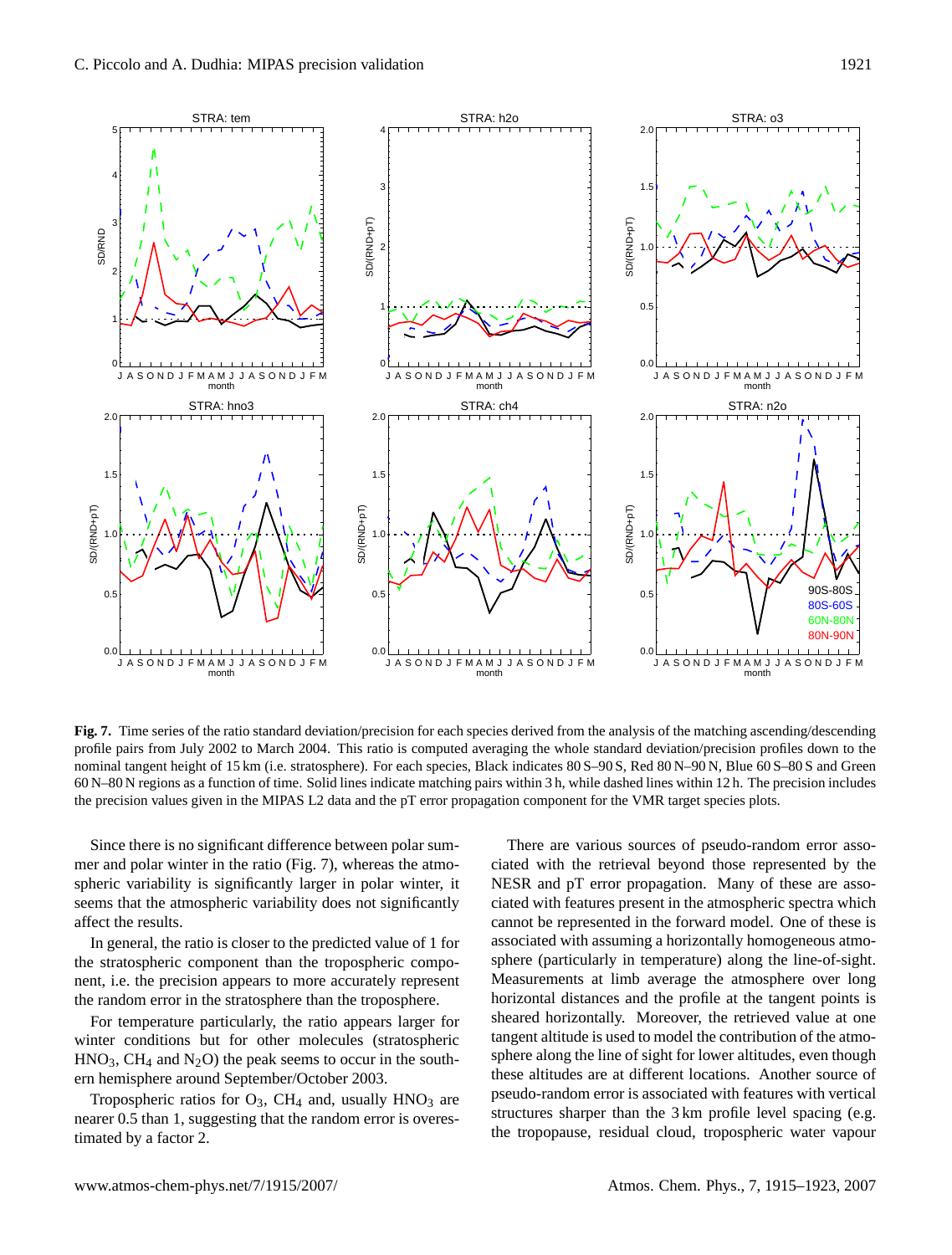

<span id="page-7-1"></span>**Fig. 8.** Same as Fig. [7](#page-6-0) where instead of averaging over the whole profile down to 15 km, the average is only over the lowest three nominal tangent heights from 6 to 12 km (i.e. troposphere).

gradient) which are not resolved by the 3 km field of view of the instrument. This leads to incorrect modelling of the radiance and the sensitivity of the retrieval to systematic errors within the forward model representation of the atmosphere. The influence of non-detected clouds, due to not sufficiently stringent cloud index threshold to remove all significant cloud contamination, might also be a source of pseudorandom error associated with the retrieval.

These approximations tend to trigger instabilities in the retrieval, causing oscillations in the profile which may be in the opposite phase for two slightly different viewing conditions. In particular the horizontal temperature gradients may explain the larger SD observed in winter conditions and the unresolved vertical structure the increased tropospheric SD for temperature and  $H_2O$ .

By contrast, a ratio less than unity implies an overestimate of the random error. This applied most obviously to the two molecules ( $HNO<sub>3</sub>$  and  $O<sub>3</sub>$ ) where the tropospheric concentrations are relatively low compared to the stratosphere. Although not evident from Fig. [6,](#page-5-1) the relative random error for the troposphere is much larger for these molecules so the underestimate may be associated with the breakdown of the assumption of linearity associated with Eq.  $(1)$ .

Moreover, in the case of  $HNO<sub>3</sub>$  a large number of unrealistically small positive numbers (set to  $10^{-10}$  in the retrieval instead of negative values) has been excluded from the comparison. Although for  $HNO<sub>3</sub>$  this is due to fluctuations of the noise rather than retrieval problems, the result is limited by comparing only positive profiles.

#### <span id="page-7-0"></span>**5 Conclusions**

The main source of the random error of the ESA L2 MIPAS profiles is the error due to the mapping of the radiometric noise in the retrieved profiles. This varies mainly with the atmospheric temperature, which controls the total radiance